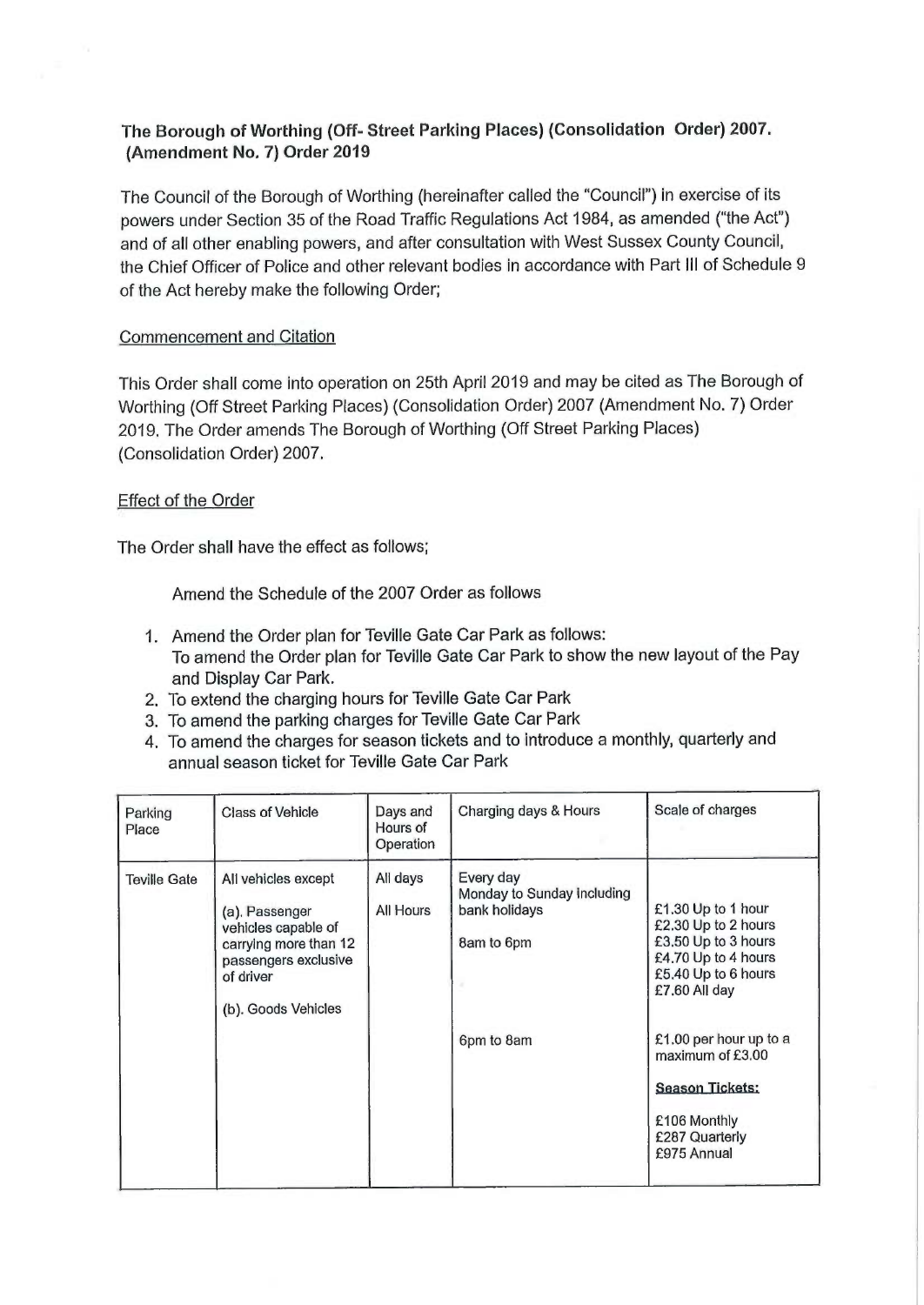## The COMMON SEAL of THE BOROUGH COUNCIL OF WORTHING was hereto affixed on the  $1s \leq$  day of  $\sqrt{p_0/2019}$ <br>In the presence of Authorised Signatory

 $\tilde{\mathcal{L}}$ 

ķ.